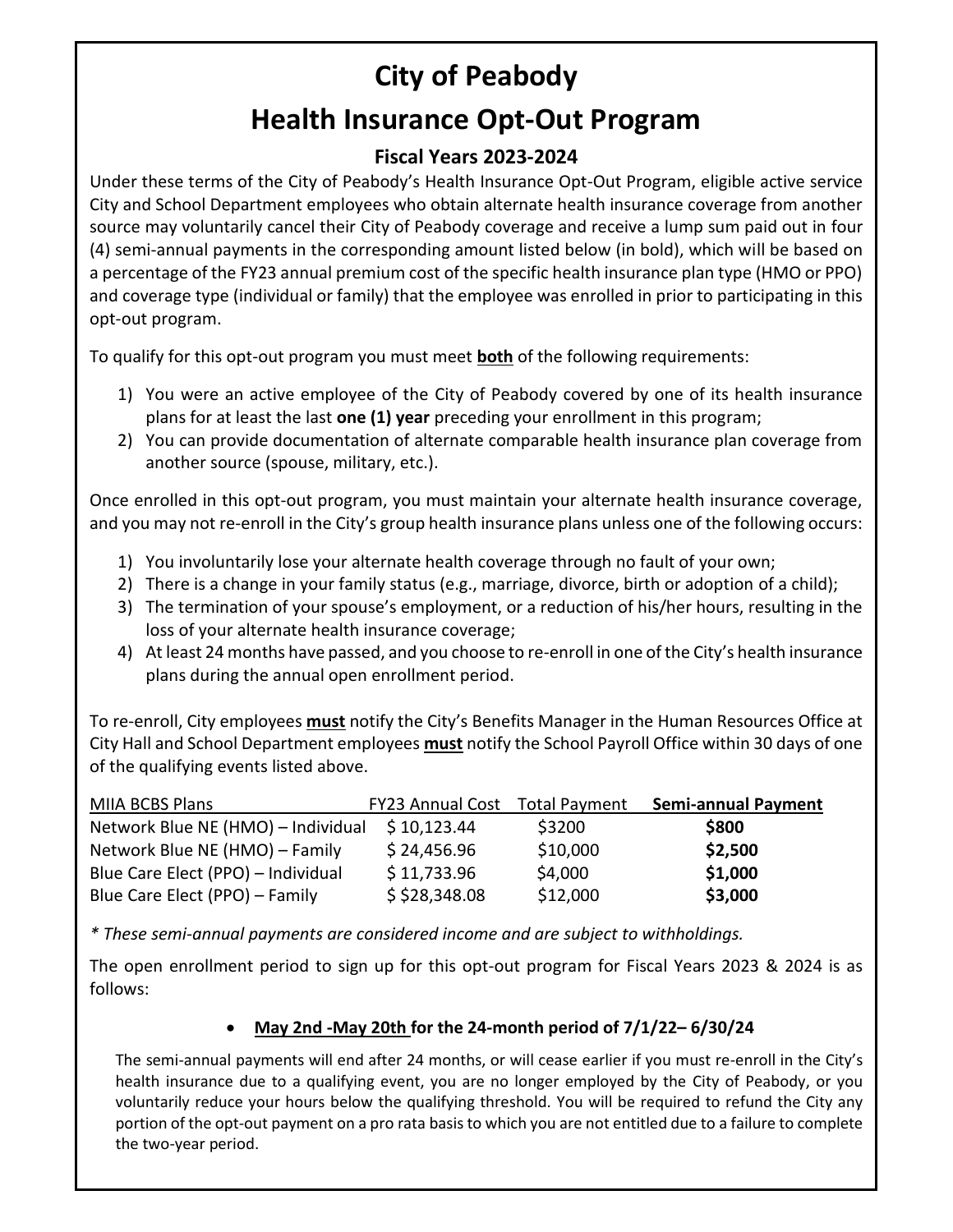### **IMPORTANT ADDITIONAL INFORMATION Health Insurance Opt-Out Program Fiscal Years 2023-2024**

- **The City of Peabody is offering this health insurance buy-out program effective July 1, 2022 for fiscal years 2023 and 2024. The purpose of this program is to reduce the City's liability for group health insurance costs over the next two fiscal years. The program benefits both the City and its employees by allocating the health insurance premium savings between the City and participating employees.**
- **This is a one-time opt-out program being offered by the City of Peabody. This program will terminate on June 30, 2024. The continuation of this program will be reviewed prior to open enrollment in the spring 2023.**
- **At the open enrollment period scheduled for spring 2024, any employee who participated in the opt -out program may enroll in the City's group health insurance then offered by the City for which they are otherwise eligible.**
- **These opt-out payments are not eligible toward the City of Peabody Retirement Board pension calculations.**
- **Employees may not participate in this plan by switching coverage to their spouse or parent if they are also an employee of the City or School Department.**
- **By participating in this opt-out program, the employee waives their eligibility to receive health insurance from the City for a two-year enrollment period.**
- **Any employee who voluntarily terminates their employment after the opt-out payment has been made will be required to reimburse the City of Peabody the applicable, pro-rated amount for the period after termination if applicable. This re-payment shall not apply to employees retiring from the City of Peabody who are entitled to continue their opt-out enrollment.**
- **Existing retirees are not eligible for this program unless they were accepted into the opt-out program prior to retirement.**
- **The Mayor, together with the Finance Director and Director of Human Resources, may promulgate rules and regulations necessary to implement this program.**